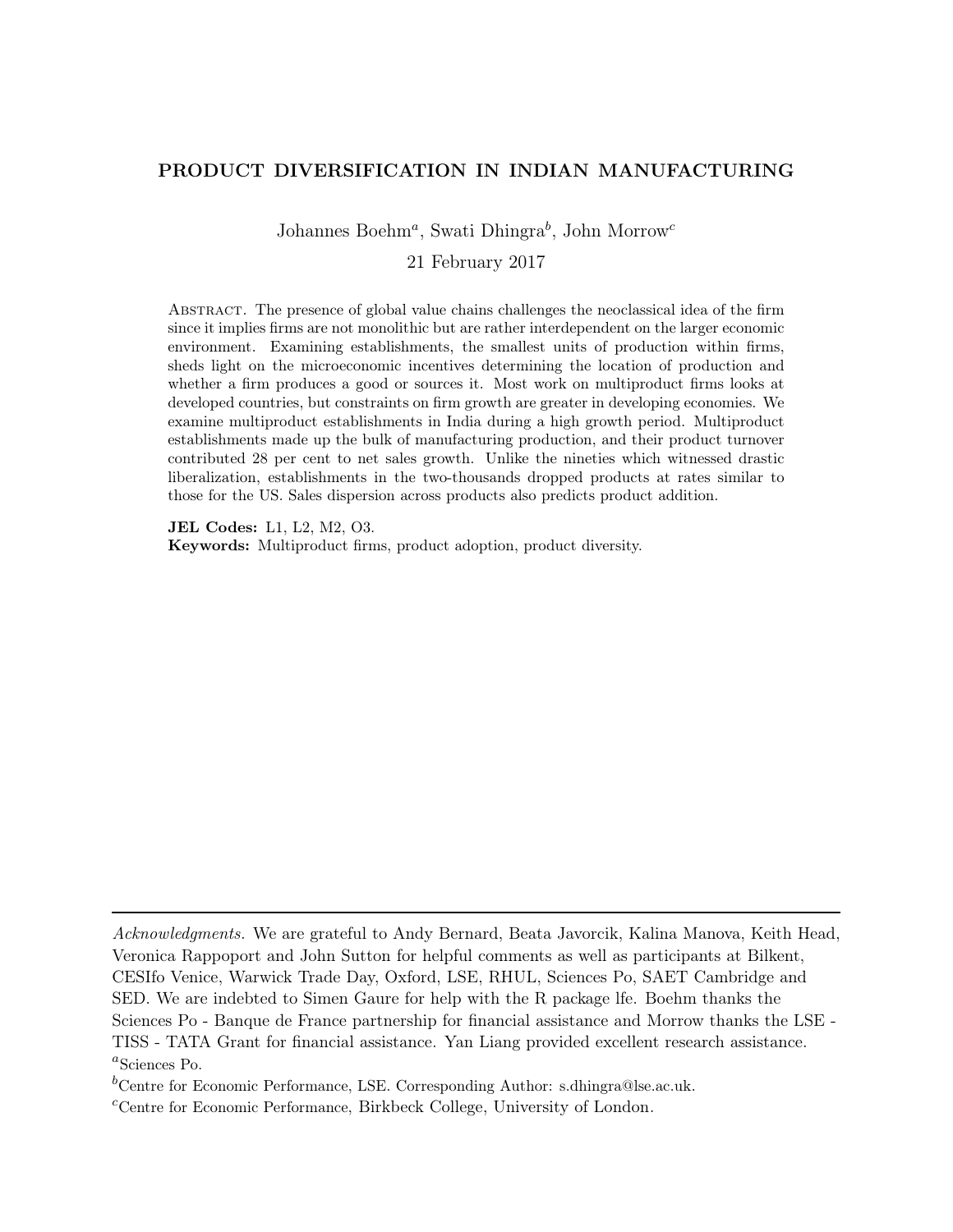## 1. INTRODUCTION

The presence of global value chains challenges the neoclassical idea of the firm since it implies firms are not monolithic but rather choose both where to locate production and also whether to produce inputs and outputs within their boundary. Furthermore, firms tend to co-produce products, making them multiproduct firms, and these firms dominate production and trade.<sup>[1](#page-0-0)</sup> Understanding how the smallest units of production within firms make production choices, i.e. how establishments within firms adapt their product mix to adjust to their economic environment, sheds light on the microeconomic incentives determining the location of production and whether a firm produces a good or sources it.

The question of why firms make several products within one plant has a long tradition in industrial organization and business economics. In influential work on the theory of the firm, [Penrose](#page-12-0) [\(1955\)](#page-12-0) proposes that successful product diversification enables firms to avoid the limits to growth imposed by the size of a single product market. Firms make investments to reorient their product mix, and these activities make up a large fraction of aggregate changes in industry-level variety and productivity.<sup>[2](#page-0-0)</sup> Adding or dropping a product is an important event for firms. A growing literature shows firms tend to move towards a few successful products, and focusing on these selected products enables them to survive and grow [\(Bernard et al. 2010b,](#page-12-1) [2011;](#page-12-2) [Eckel and Neary 2010;](#page-12-3) [Eckel et al. 2009;](#page-12-4) [Mayer et al.](#page-12-5) [2009;](#page-12-5) [Iacovone and Javorcik 2010\)](#page-12-6).

However, we know little about the process of product diversification in developing economies. Studying the period just after the liberalization of 1991, Goldberg et al. examine product turnover of manufacturing firms in India, and show that multiproduct firms engage in substantial product adjustment. A striking finding is that the input tariff reductions of the nineties enabled Indian firms to increase their product range, but these firms engaged in very little product dropping, relative to their US counterparts. Goldberg et al. suggest that this might be due to remnants of the licensing regime that make it difficult to drop unprofitable products or due to the rapid growth in the post-liberalization era.[3](#page-0-0)

We examine product turnover of manufacturing establishments in India during the early 2000s. This is a period of high growth, much higher than the post-liberalization period of the nineties. [Bollard et al.](#page-12-7) [\(2013\)](#page-12-7) find that only a small fraction of this high growth can be attributed to policy reforms such as tariff cuts, investment policies and delicensing

<sup>&</sup>lt;sup>1</sup>In the United States, 90 per cent of manufacturing production is done by multiproduct firms, and 89 per cent of these firms adjusted their product mix within five years [\(Bernard et al. 2010a\)](#page-11-0).

<sup>2</sup>For example, [Bernard et al.](#page-12-1) [\(2010b\)](#page-12-1) find that within-firm product expansion accounts for about half of US output of new products. [Doraszelski and Jaumandreu](#page-12-8) [\(2007\)](#page-12-8) show within-firm productivity growth accounts for two-thirds of total productivity gains among Spanish firms.

<sup>3</sup>This is important because constraints on firm growth are particularly acute in developing countries [\(The](#page-12-9) [World Bank 2013\)](#page-12-9). Firms in developing countries are typically smaller, less productive and grow less, relative to firms in developed countries [\(Bloom et al. 2010\)](#page-12-10).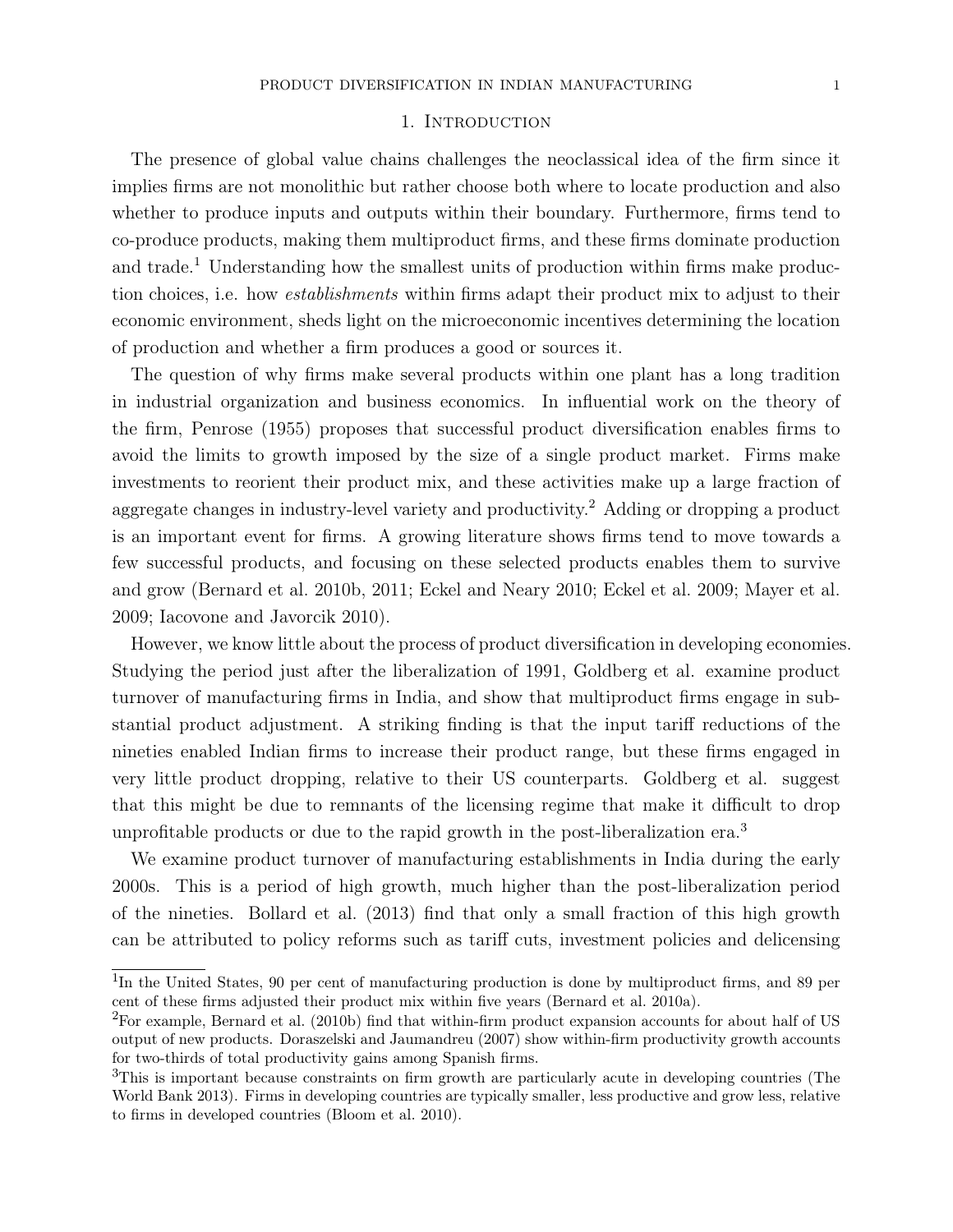of products. Most of the unaccounted productivity growth is within firms, and mainly concentrated in large firms [\(Harrison et al. 2013\)](#page-12-11). Using detailed survey data, we document the product turnover patterns of Indian firms. We find that multiproduct firms made up the bulk of manufacturing production, and their product turnover contributed 28 percent to net sales growth. Unlike the nineties, firms dropped products at rates similar to those for US firms. We therefore capture the process of product turnover of firms in a developing economy that moved from severe constraints on product rationalization to a more dynamic environment. We also find that higher sales dispersion across products predicts product addition.

The remainder of the paper starts with a description of the Indian plant data in Section 2. Section 3 contains the basic patterns and compares it with those for the United States and India during the nineties. Section 4 concludes.

## 2. Indian Manufacturing Data

We use annual data on manufacturing firms from the Indian Annual Survey of Industry (ASI), which is conducted by the Indian Ministry of Statistics and Programme Implementation, and is the Indian government's main source of industrial statistics on the formal manufacturing sector.

The ASI consists of two parts: a census of all manufacturing plants that are larger than 100 employees, and a random sample of one fifth of all plants that employ between 20 and 100 workers. The ASI's sampling methodology and product classifications have changed several times over the course of its history. In order to ensure consistency, we focus on the time frame of the fiscal years (May to April) 2000/01 to 2007/08.

The ASI contains information on outputs at the plant level. It differs from the Prowess database, published by the Centre for Monitoring the Indian Economy and used by [Goldberg](#page-12-12) [et al.](#page-12-12) [\(2009\)](#page-12-12) (henceforth GKPT) to document product turnover among Indian manufacturing firms. Compared to the ASI, the Prowess database contains only information on firms listed on the Bombay Stock Exchange.

The key variable for our analysis is the product turnover of firms. So the product definitions of the ASI and their comparison with other studies is important. The pioneering study of multiproduct firms is [Bernard et al.](#page-12-1) [\(2010b\)](#page-12-1) (henceforth BRS) which documents multiproduct manufacturing firms in the United States using the US Census Bureau's Longitudinal Business Database. At their finest level, BRS have 1,440 5-digit SIC products for US firms in 455 4-digit industries belonging to 20 2-digit SIC sectors. GKPT have 1,886 "products" under 108 4-digit NIC industries in 22 2-digit NIC sectors. Compared to them, ASI has 5,204 5-digit ASIC products at the finest level. A broader 4-digit code contains 1,108 distinct products which is roughly comparable (in the numbers of product codes) with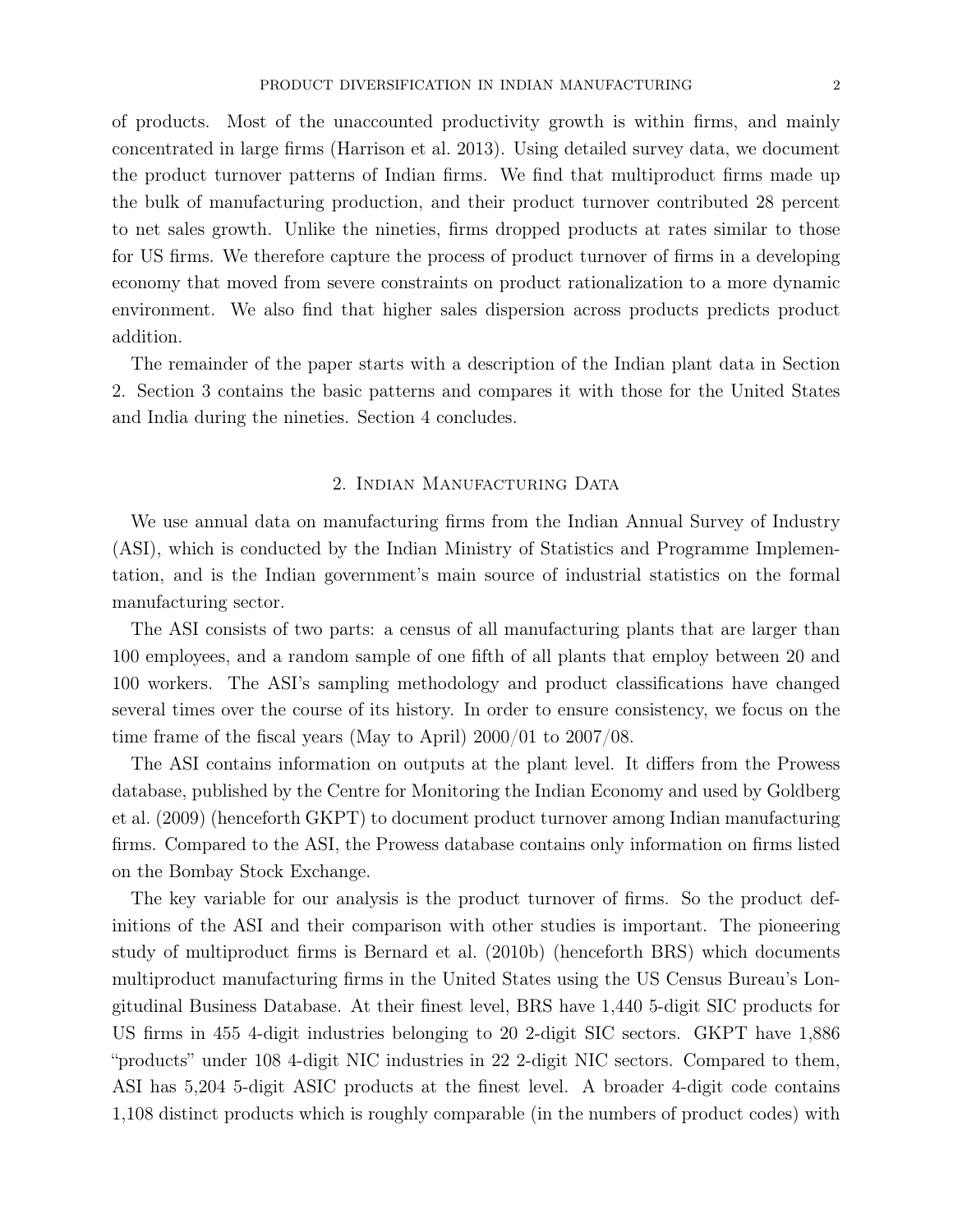the finest levels reported in BRS and GKPT. These products are in 262 3-digit ASIC industries, which can be further aggregated to 64 2-digit sectors or nine 1-digit sectors. Table [1](#page-3-0) summarizes alternative definitions for products and classification codes in each database.

<span id="page-3-0"></span>

| Number of:      | <b>BRS</b>          | <b>GKPT</b>                       | ASI                                     |
|-----------------|---------------------|-----------------------------------|-----------------------------------------|
| Finest Products | $1,440$ 5-digit SIC | 108 4-digit NIC                   | 1,886 CMIE 5,204 5-digit; 1,108 4-digit |
| Finer Products  | 455 4-digit SIC     |                                   | 262 3-digit ASIC                        |
| Sectors         | 20 2-digit SIC      | 22 2-digit NIC                    | $64$ 2-digit/9 1-digit                  |
| Classification  |                     | $5/4$ -digit SIC CMIE/4-digit NIC | $5/4/3/2/1$ -digit ASIC                 |

TABLE 1. PRODUCT DEFINITIONS

## 3. Product Turnover Among Indian Manufacturing Firms

This section describes the nature of product turnover in multiproduct Indian firms during the 2000s. Five key facts emerge:

- (1) Multi-product firms dominate production.
- (2) Firms focus on core competencies.
- (3) Product turnover is prevalent.
- (4) Product churning is similar to the US.
- (5) Higher sales dispersion across products predicts product addition.

This section examines each of these in turn.

3.1. Multi-Product Firms Dominate Production. Table [2](#page-4-0) shows the prevalence of multi-product firms in our sample. Multi-product firms account for 39% of observations at the 4-digit level (41% if products are defined at the 5-digit level), similar to BRS and GKPT's datasets (39% and 47%, respectively). As is well known, multi-product firms tend to be larger: they account for 71% of sales. Multi-sector firms account for 19% (2-digit) and 8% (1-digit) of the observations in the sample, but 49% (32% respectively) of sales.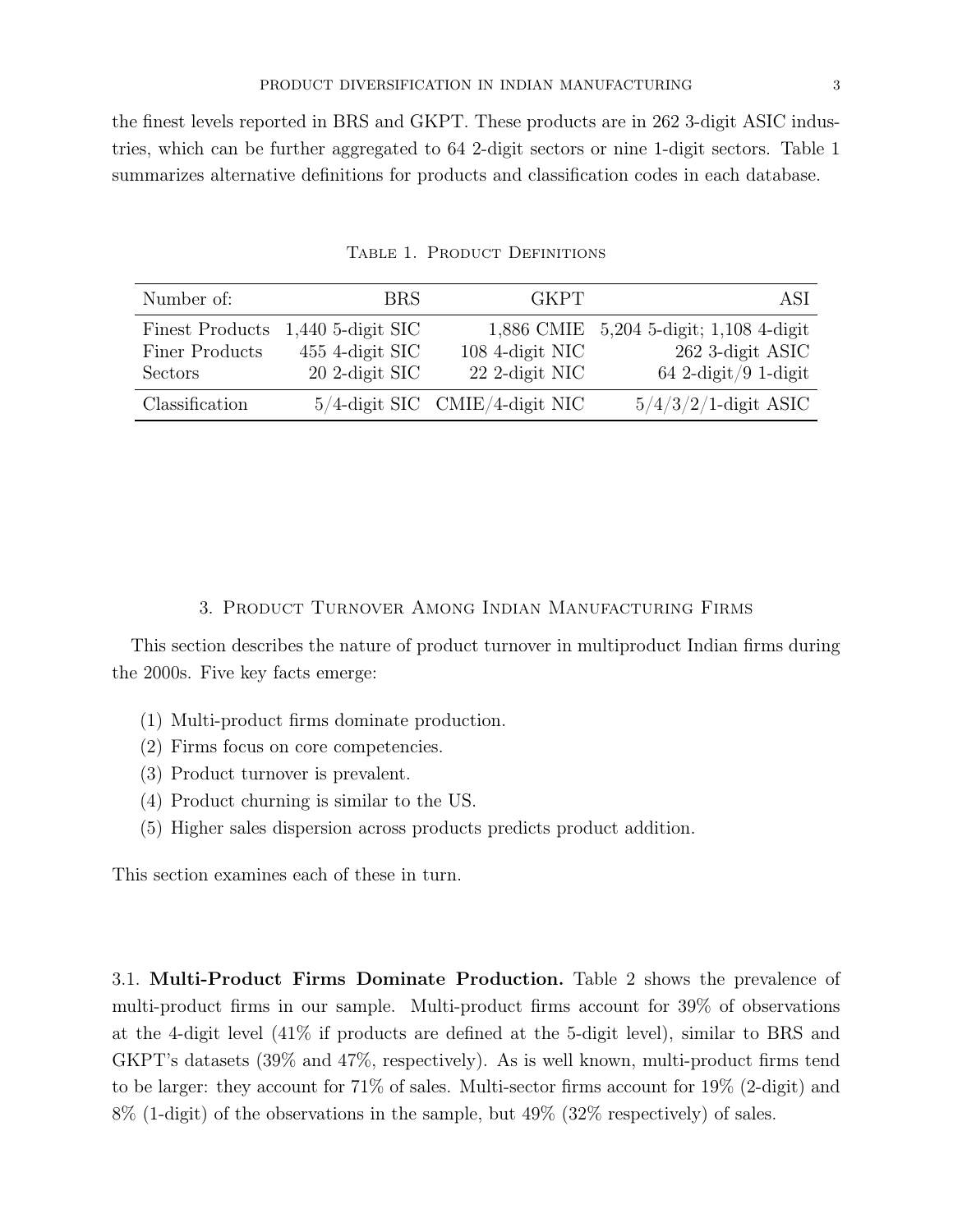<span id="page-4-0"></span>

|             |                  |                | 5-digit    |           |              | $4$ -digit |           |        | 3-digit   |           |
|-------------|------------------|----------------|------------|-----------|--------------|------------|-----------|--------|-----------|-----------|
|             |                  | Obs            | $%$ Firms  | $%$ Sales | Obs          | $%$ Firms  | $%$ Sales | Obs    | $%$ Firms | $%$ Sales |
|             | 1                | 15946          | 58.6       | 28.7      | 159873       | $61.2\,$   | 30.4      | 176882 | 67.8      | 37.8      |
|             | $\overline{2}$   | 53859          | $20.6\,$   | 20.4      | 56503        | $21.6\,$   | $21.5\,$  | 54777  | 21.0      | 24.1      |
|             | $\boldsymbol{3}$ | 26864          | 10.3       | 12.4      | 24460        | 9.4        | 14.4      | 19430  | 7.4       | 13.3      |
| of Products | $\overline{4}$   | 14477          | $5.5\,$    | 8.6       | 11413        | 4.4        | 9.7       | 5869   | $2.2\,$   | $8.0\,$   |
|             | $\overline{5}$   | 6183           | $2.4\,$    | 7.4       | 4585         | 1.8        | $5.7\,$   | 2415   | 0.9       | $5.3\,$   |
|             | $6\,$            | 3028           | 1.2        | $3.7\,$   | 2134         | 0.8        | 4.3       | 1030   | 0.4       | 5.8       |
| #           | $\overline{7}$   | 1678           | 0.6        | $3.7\,$   | 1085         | 0.4        | $5.6\,$   | 441    | 0.2       | $2.2\,$   |
|             | $8\,$            | 1050           | 0.4        | 3.3       | 599          | 0.2        | $3.6\,$   | 139    | 0.1       | 1.1       |
|             | $\boldsymbol{9}$ | 641            | 0.2        | 4.9       | 299          | 0.1        | $2.0\,$   | $51\,$ | 0.0       | 0.6       |
|             | $10+$            | 331            | 0.1        | 7.1       | 106          | 0.0        | 2.7       | 23     | 0.0       | 1.8       |
|             |                  |                | $2$ -digit |           |              | $1$ -digit |           |        |           |           |
|             |                  | Obs            | $%$ Firms  | $%$ Sales | Obs          | $%$ Firms  | $%$ Sales |        |           |           |
|             | 1                | 212420         | $81.4\,$   | $50.7\,$  | 239970       | $91.9\,$   | 68.3      |        |           |           |
|             | $\overline{2}$   | 36568          | 14.0       | 28.4      | 19219        | 7.4        | 27.3      |        |           |           |
| of Products | $\boldsymbol{3}$ | 8608           | $3.3\,$    | 12.2      | 1683         | 0.6        | $4.1\,$   |        |           |           |
|             | $\overline{4}$   | 2523           | 1.0        | 5.0       | 168          | 0.1        | 0.3       |        |           |           |
|             | $\overline{5}$   | 717            | 0.3        | $2.0\,$   | 15           | 0.0        | 0.0       |        |           |           |
|             | $\,6\,$          | 180            | 0.1        | 1.6       | $\mathbf{2}$ | 0.0        | 0.0       |        |           |           |
| #           | $\,7$            | 34             | 0.0        | 0.0       |              |            |           |        |           |           |
|             | $8\,$            | $\bf 5$        | 0.0        | 0.0       |              |            |           |        |           |           |
|             | $9+$             | $\overline{2}$ | 0.0        | 0.0       |              |            |           |        |           |           |

Table 2. Frequency and Sales Shares of Firms

Source: Author's calculations from ASI data.

GKPT's sample of publicly listed firms in India during the nineties gives similar results, 24% of firms are multi-sector firms and their share in total sales is 54%. Table [3](#page-4-1) compares sales shares in our sample with GKPT.

<span id="page-4-1"></span>

|                                                                                                    |     |                      |                      | Share of Firms Share of Output | Mean $#Products$     |                      |  |
|----------------------------------------------------------------------------------------------------|-----|----------------------|----------------------|--------------------------------|----------------------|----------------------|--|
| Type of Firm                                                                                       | ASL | GKPT                 | ASI                  | GKPT.                          | ASI                  | GKPT                 |  |
| Multiple 4-digit Products 0.39<br>Multiple 3-digit Products 0.22<br>Multiple 2-digit Products 0.19 |     | 0.47<br>0.33<br>0.24 | 0.70<br>0.62<br>0.49 | 0.80<br>0.62<br>0.54           | 2.81<br>2.55<br>2.34 | 3.06<br>2.01<br>1.68 |  |

Table 3. Comparison of Multiproduct Firms in GKPT and ASI

Note: 'Mean #Products' refers to the average number of products in the respective subsample. Products are based on ASIC in ASI and CMIE/NIC in GKPT.

3.2. Firms Focus on Their Core Competencies. Table [4](#page-5-0) shows the sales distribution of products within firms. The fact that a firm generates a large proportion of its sales revenue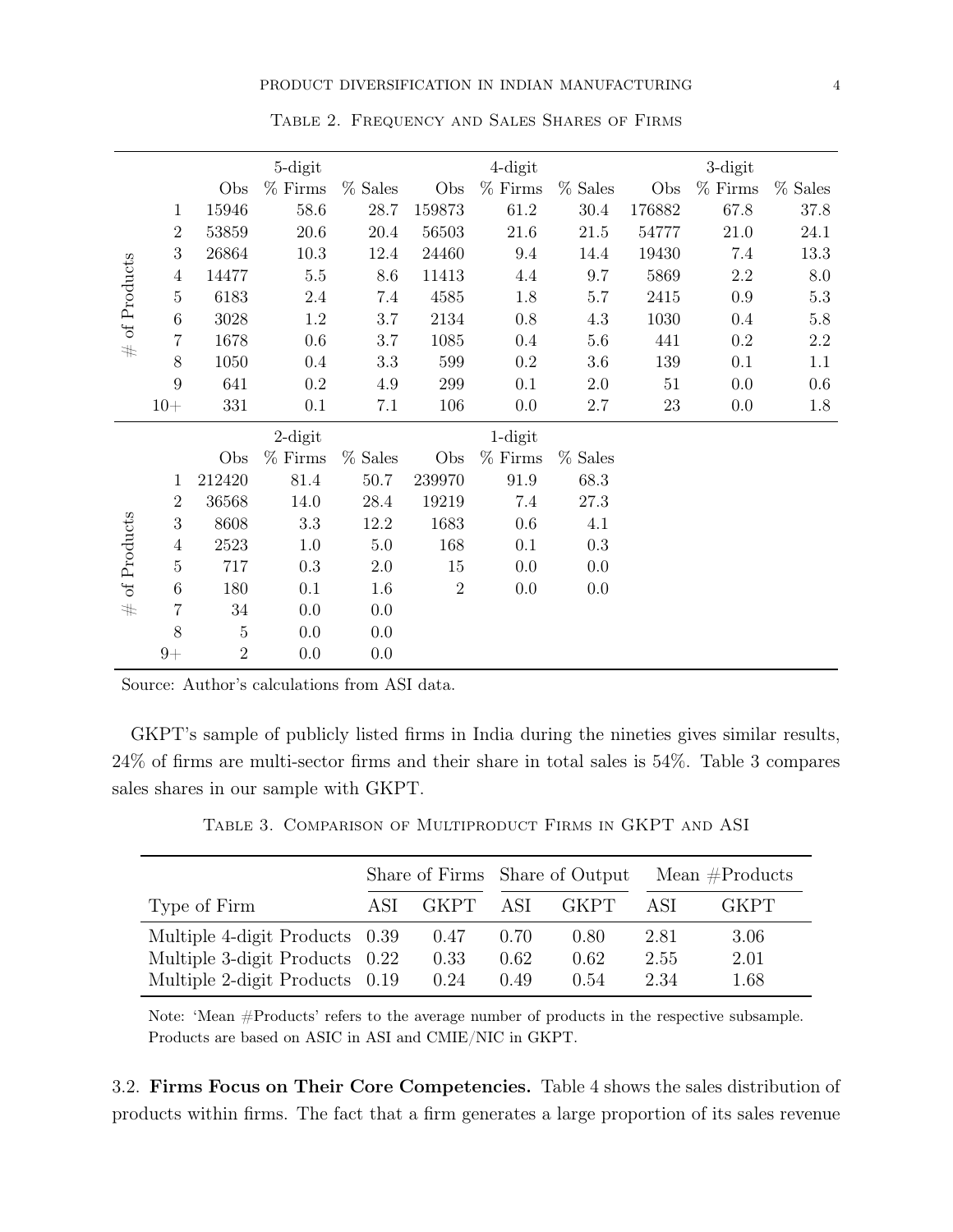from its primary products suggests that firms have 'core competencies'. The concentration of sales is similar to the findings of GKPT (Table 3) that uses the CMIE data on publicly listed firms. This confirms the soundness of the data and the comparability across the datasets.<sup>[4](#page-0-0)</sup>

<span id="page-5-0"></span>

|       |     |                |    | 4-digit Products in ASI |    |    |                |                |                |                |      |     | GKPT 4-digit Products |    |                |    |    |          |                |                |                |
|-------|-----|----------------|----|-------------------------|----|----|----------------|----------------|----------------|----------------|------|-----|-----------------------|----|----------------|----|----|----------|----------------|----------------|----------------|
| Rank  |     | $\overline{2}$ | 3  | 4                       | 5  | 6  | 7              | 8              | 9              | 10             | Rank | 1   | $\overline{2}$        | 3  | 4              | 5  | 6  | 7        | 8              | 9              | $10+$          |
|       | 100 | 87             | 78 | 72                      | 62 | 57 | 54             | 51             | 46             | 44             |      | 100 | 86                    | 75 | 70             | 65 | 63 | 62       | 64             | 53             | 44             |
| 2     |     | 13             | 17 | 18                      | 21 | 22 | 22             | 20             | 20             | 20             | 2    |     | 14                    | 20 | 21             | 21 | 21 | 19       | 16             | 22             | 20             |
| 3     |     |                | 5  | 7                       | 10 | 11 | -1             | 12             | 12             | 11             | 3    |     |                       | 4  | 7              | 9  | 9  | 9        | 9              | 12             | 13             |
| 4     |     |                |    | 2                       | 5  | 6  | 64             | 7              | 8              | 8              | 4    |     |                       |    | $\overline{2}$ | 4  | 4  | 6        | $\frac{5}{2}$  | $\overline{7}$ | 7              |
| 5     |     |                |    |                         | 2  | 3  | 4              | 5              | 5              | 6              | 5    |     |                       |    |                | 2  | 2  | 3        | 3              | 3              | 4              |
| 6     |     |                |    |                         |    | 1  | $\overline{2}$ | 3              | 4              | 4              | 6    |     |                       |    |                |    |    |          | $\overline{2}$ | $\overline{2}$ | 3              |
|       |     |                |    |                         |    |    |                | $\overline{2}$ | 3              | 3              | ד    |     |                       |    |                |    |    | $\theta$ |                | 1              | $\overline{2}$ |
| 8     |     |                |    |                         |    |    |                |                | $\overline{2}$ | $\overline{2}$ | 8    |     |                       |    |                |    |    |          | $\theta$       | -1             | $\overline{2}$ |
| 9     |     |                |    |                         |    |    |                |                |                |                | 9    |     |                       |    |                |    |    |          |                | $\theta$       |                |
| $10+$ |     |                |    |                         |    |    |                |                |                |                |      |     |                       |    |                |    |    |          |                |                | $\mathfrak{D}$ |

Table 4. Average Sales Shares by Product Rank

Note: Columns indicate the number of products, rows indicate the sales rank of the product.

3.3. Product Turnover is Prevalent. We now turn to documenting product turnover among the ASI firms. To study the determinants of product turnover, we will examine how firms add products across different ASIC industries. Table [5](#page-6-0) shows the fraction of firms that change their product scope over a one-year, three-year, and five-year horizon. Given the nature of the ASI sampling methodology, our panel is not balanced; an n-year horizon hence consists of all observation pairs that are n years apart from each other. The product scope changes are forward-looking: a plant that produces one product in year  $t$  and the same product together with a new one in year  $t + 1$  would be counted as an 'add only' for a single-product firm at the one-year horizon. Looking at the 4-digit ASIC category, we find that 65% of all firms make some change in their product range in a 5-year horizon. The corresponding number for 3-digit products is 57%, showing that product churning is highly prevalent. This product churning (at the 4-digit level) makes up 28% of the net sales growth per year for manufacturing during 2002-2008.<sup>[5](#page-0-0)</sup>

<sup>4</sup>We are unable to replicate GKPT for the nineties using the ASI because it does not have a panel dimension in the nineties.

<sup>&</sup>lt;sup>5</sup>Numbers in the table are the percentage of firm-year observations that fall in the respective category. Product additions and drops are defined forward-looking, i.e. if a firm has one product in year 2001, and sells the same product plus an additional one in year 2002, this would count as one observation in the "add only" category in 2001 (also, it would count as a single-product firm). Hence, by definition, single-product firms cannot only drop a product.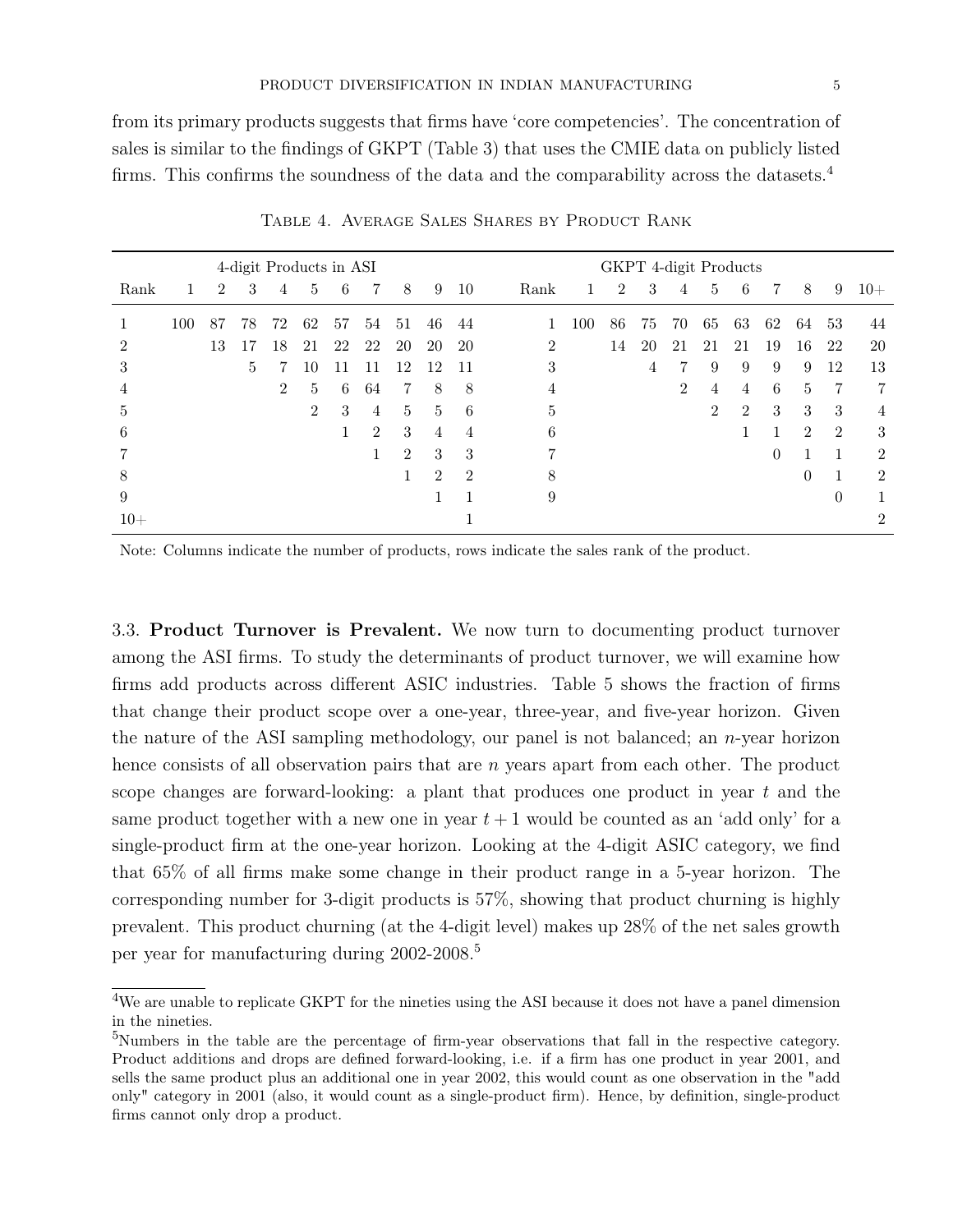<span id="page-6-0"></span>

|            |                        |                                  |                        |                    |                         | Percentage of Firms |                          |                                  |                  |                |                |           |                         |                           |                |                                  |                            |                |                           |                |                          | Sales-Weighted Percentage of Firms |                                 |                         |                            |
|------------|------------------------|----------------------------------|------------------------|--------------------|-------------------------|---------------------|--------------------------|----------------------------------|------------------|----------------|----------------|-----------|-------------------------|---------------------------|----------------|----------------------------------|----------------------------|----------------|---------------------------|----------------|--------------------------|------------------------------------|---------------------------------|-------------------------|----------------------------|
|            |                        | 1-year Horizon<br>3-year Horizon |                        |                    |                         |                     |                          | 5-year Horizon                   |                  |                | 1-year Horizon |           |                         |                           | 3-year Horizon |                                  |                            |                |                           | 5-year Horizon |                          |                                    |                                 |                         |                            |
|            |                        | No Activity                      | $\mathrm{Only}$<br>Add | $\text{Drop Only}$ | Drop<br>$\infty$<br>Add | No Activity         | Add Only                 | $\mathop{\mathrm{Only}}$<br>Drop | $\&$ Drop<br>Add | No Activity    | Add Only       | Drop Only | Drop<br>$\infty$<br>Add | Activity<br>$\frac{1}{2}$ | Add Only       | $\mathop{\mathrm{Only}}$<br>Drop | Drop<br>Add $\&$           | No Activity    | Add Only                  | Drop Only      | Drop<br>$\otimes$<br>Add | No Activity                        | $\mathop{\mathrm{Only}}$<br>Add | $\mathrm{Only}$<br>Drop | Drop<br>$\infty$<br>Add    |
| 1-digit    | Single<br>Multi<br>All | 93<br>51<br>89                   | 4<br>4<br>4            | 38<br>4            | 3<br>4                  | 92<br>40<br>86      | $\overline{5}$<br>4<br>4 | 48<br>5                          | 4<br>8<br>4      | 91<br>34<br>85 | 5<br>3<br>5    | 53<br>6   | 4<br>9<br>5             | 93<br>59<br>81            | 6<br>5<br>5    | 25<br>9                          | 11<br>5                    | 92<br>58<br>80 | 5<br>6                    | 30<br>10       | 3                        | 91<br>56<br>80                     | 4<br>6                          | 36<br>12                | 4<br>$\overline{2}$        |
| $2$ -digit | Single<br>Multi<br>All | 84<br>41<br>74                   | 7                      | 31                 | 10<br>21<br>12          | 81<br>30<br>69      | 8<br>8                   | 38<br>9                          | 11<br>24<br>14   | 79<br>26<br>66 | 9<br>9         | 42<br>11  | 12<br>25<br>15          | 89<br>41<br>64            | 9<br>8         | 27<br>14                         | $\overline{4}$<br>23<br>14 | 89<br>35<br>61 | 10 <sup>°</sup><br>8      | 34<br>18       | 4<br>22<br>13            | 89<br>35<br>62                     | 6<br>6                          | 40<br>20                | $\overline{4}$<br>19<br>12 |
| 3-digit    | Single<br>Multi<br>All | 75<br>36<br>62                   | 8<br>8<br>8            | 24<br>8            | 17<br>33<br>22          | 70<br>26<br>54      | 11<br>8<br>10            | 29                               | 19<br>36<br>25   | 68<br>22<br>51 | 12<br>8<br>10  | 31<br>12  | 20<br>39<br>27          | 86<br>29<br>48            | 10<br>9        | 25<br>16                         | 37<br>27                   | 85<br>23<br>44 | 8<br>14<br>$\overline{2}$ | 26             | 7<br>38<br>27            | 84<br>22<br>43                     | 8<br>9<br>9                     | 34<br>22                | 8<br>36<br>26              |
| $4$ -digit | Single<br>Multi<br>All | 63<br>26<br>47                   | 6.                     | 16                 | 30<br>51<br>39          | 56<br>18<br>39      | 10<br>8                  | 20<br>9                          | 35<br>56<br>44   | 52<br>15<br>35 | 11<br>6<br>9   | 21<br>10  | 37<br>58<br>47          | 80<br>23<br>39            | 5<br>6<br>5    | $\overline{2}$                   | 15<br>54<br>44             | 79<br>16<br>33 | 6<br>10                   | 12             | 15<br>56<br>45           | 77<br>15<br>32                     | h.<br>6                         | 20<br>15                | 16<br>59<br>47             |

Table 5. Product Turnover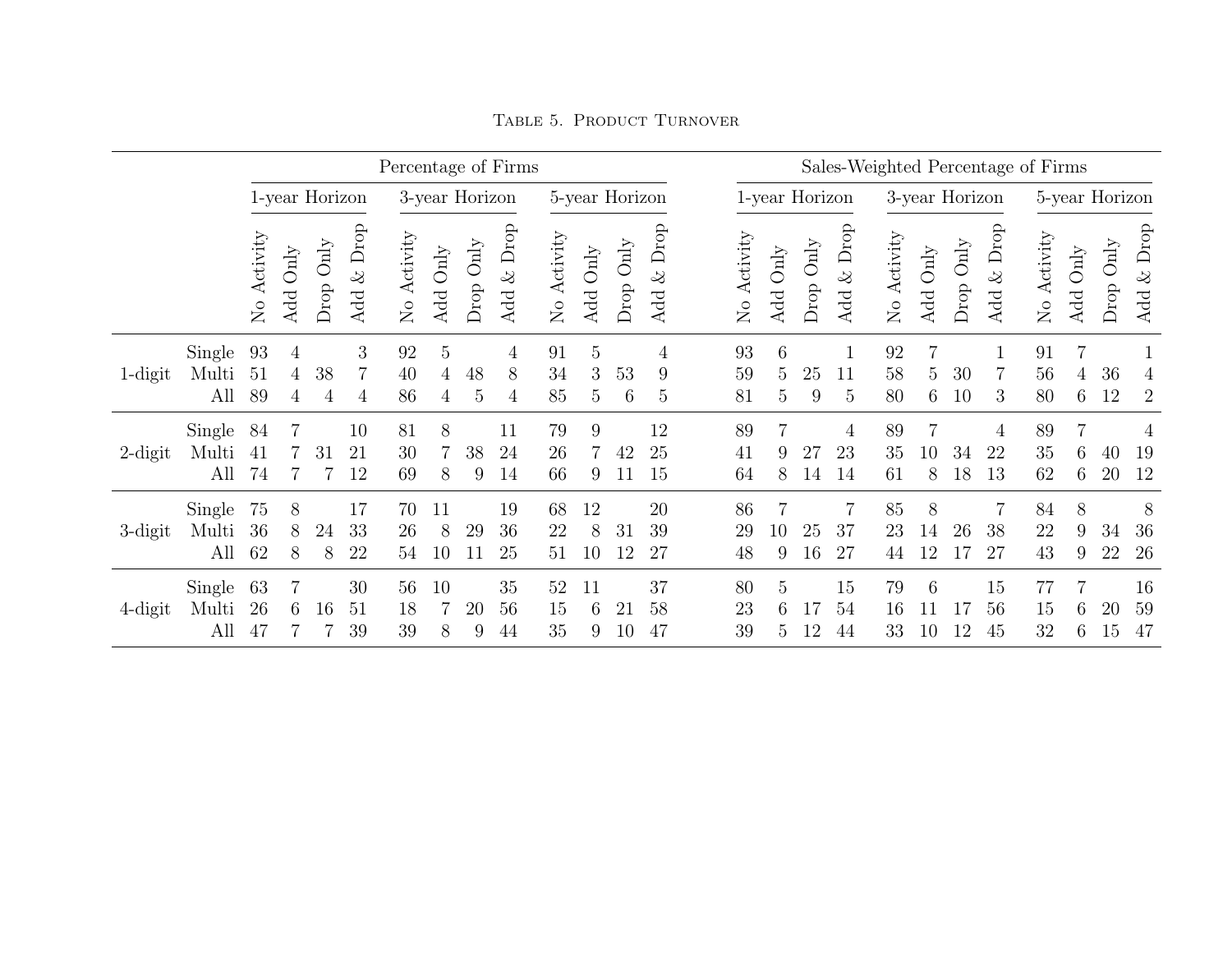3.4. Product Churning Rates are Similar to US Firms. One fact that emerges is that product turnover in the ASI data is broadly similar to BRS. Looking at the comparable 4-digit ASIC category, we find that 65% of all firms make some change in their product range in a 5-year horizon, compared to 54% of firms in BRS. For multi-product firms, this difference is smaller: 85% in the ASI data compared with 80% in BRS. The main difference is a higher percentage of multiproduct firms drop products in the ASI than BRS, but this difference is small when the prevalence is weighted by firm sales. Compared to BRS, we find that fewer firms add and drop products, leading to higher levels of no activity firms when weighted by firm sales.

Another fact that emerges is that product turnover in the ASI data is higher than in GKPT. Even looking at the highly aggregate 2-digit ASIC category (which has 64 product categories), we find that 26% of all firms make some change in their product range. GKPT find instead that only 10% of firms engage in product range changes where the product is the finest level of aggregation which has 1,500 product categories. For multi-product firms, this difference is even wider: 59% in the ASI data compared with 14% in GKPT. These differences are also present for both the subset of sample firms of the ASI and the subset of census ASI firms. Compared to GKPT, we also find higher levels of product dropping. In our sample, 7 percent of all firms drop products (4-digit) without adding new ones in the same year. The figure is higher over a three-year horizon (9%) and five-year horizon (10%). In GKPT's sample, only 2% of firms drop products without adding new ones (3% and 5% over a three-year and five-year horizon). The right panel of Table [6](#page-8-0) weighs the fractions of product-changing firms by their sales revenue. Twelve percent of sales revenue gets dropped at an annual frequency without being replaced by a new product in the same period (in GKPT's sample, the corresponding fraction is three percent).<sup>[6](#page-0-0)</sup>

<sup>&</sup>lt;sup>6</sup>The fact that many firms seem to be replacing existing products by new ones raises concerns about the quality of the reported product codes. If plant managers are inconsistent over time in their reporting of product codes, the true fraction of firms that is either adding or dropping products would be higher than the observed fraction of firms. Hence, our estimates of the prevalence of product additions or droppings are lower bounds for the true number. Note also that misreporting of product codes is likely to be washed out as we aggregate products to three-digit industries and one- or two-digit sectors.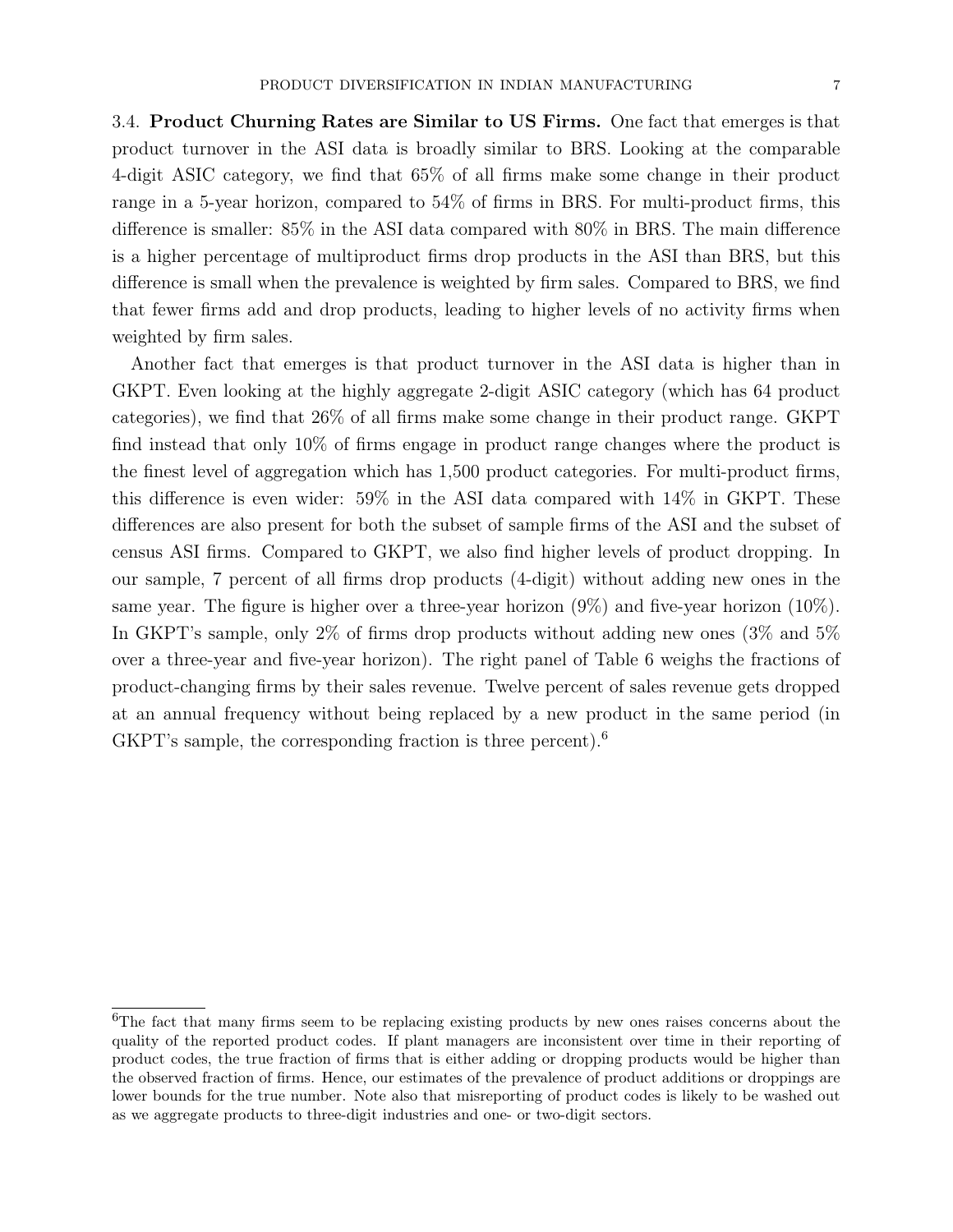<span id="page-8-0"></span>

|             |        | % of Firms     |             |              |                | Sales-wtd. $\%$ of Firms |             |                |               |
|-------------|--------|----------------|-------------|--------------|----------------|--------------------------|-------------|----------------|---------------|
|             |        | No<br>Activity | Add<br>Only | Drop<br>Only | Add &<br>Drop  | $\rm No$<br>Activity     | Add<br>Only | Drop<br>Only   | Add &<br>Drop |
|             | Single | 52             | 11          |              | 37             | 77                       | 7           |                | 16            |
| $4$ -digit  | Multi  | 15             | 6           | 21           | 58             | 15                       | 6           | 20             | 59            |
|             | All    | 35             | 9           | 10           | 47             | 32                       | 6           | 15             | 47            |
|             | Single | 80             | 19          |              | 1              | 76                       | 24          |                | $\theta$      |
| <b>GKPT</b> | Multi  | 63             | 26          | 8            | 3              | 53                       | 29          | 3              | 15            |
|             | All    | 72             | 22          | 4            | $\overline{2}$ | 57                       | 28          | $\overline{2}$ | 12            |
|             | Single |                |             |              |                |                          |             |                |               |
| <b>BRS</b>  | Multi  | 20             | 32          | 12           | 36             | 6                        | 12          | 8              | 75            |
|             | All    | 46             | 14          | 15           | 25             | 11                       | 10          | 10             | 68            |

Table 6. Product Turnover Over A Five-Year Horizon

Note: Numbers in the table are the percentage of firm-year observations that fall in the respective category. Product additions and drops are defined forward-looking, i.e. if a firm has one product in year 2001, and sells the same product plus an additional one in year 2002, this would count as one observation in the "add only" category in 2001 (also, it would count as a single-product firm). Hence, by definition, single-product firms cannot only drop a product. Rows "BRS" are reproduced from Table 3 in [Bernard et al.](#page-11-0) [\(2010a\)](#page-11-0). Rows "GKPT" are reproduced from Table 4 in [Goldberg et al.](#page-12-12) [\(2009\)](#page-12-12).

Perhaps the most striking difference between our results and GKPT's is the prevalence of product droppings by multi-product firms. In Table [7](#page-9-0) we decompose product scope changes by studying the transition matrix of the number of products. Element  $(n, k)$  is the number (top panel) or percentage (lower panel) of firm-year observation with n products that have k products the next time we observe them. The matrix in the top panel looks fairly symmetric, suggesting that there is no salient trend in the average number of products in our sample. Since the distribution is skewed towards firms with fewer products, the transition probabilities are higher for a reduction in the number of products, which also explains the high probability of product droppings among multi-product firms in Table [5.](#page-6-0)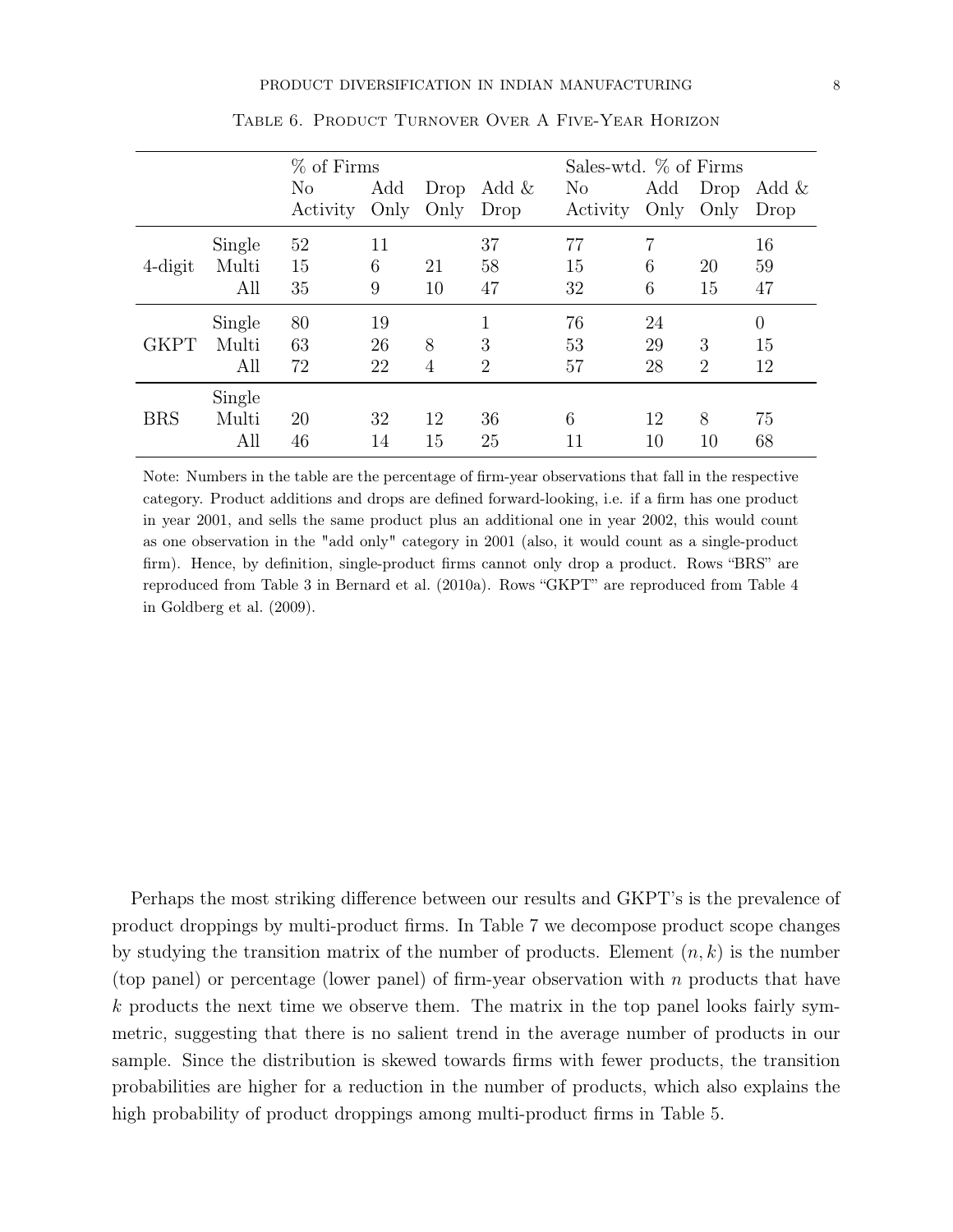<span id="page-9-0"></span>

|                               |                  |                |                                  | A. Number of Observations                   |                |                     |                      |                |                |                |                |                |
|-------------------------------|------------------|----------------|----------------------------------|---------------------------------------------|----------------|---------------------|----------------------|----------------|----------------|----------------|----------------|----------------|
|                               |                  |                |                                  | $#$ products, next time we observe the firm |                |                     |                      |                |                |                |                |                |
|                               |                  | $\mathbf{1}$   | $\overline{2}$                   | 3                                           | $\overline{4}$ | $\mathbf 5$         | 6                    | $\overline{7}$ | $8\,$          | 9              | 10             | $11+$          |
|                               | 1                | 76023          | 7817                             | 1688                                        | 528            | 209                 | 92                   | 35             | 18             | 8              | 3              | $\overline{0}$ |
|                               | $\boldsymbol{2}$ | 7810           | 19402                            | 3766                                        | 897            | 260                 | 78                   | 31             | 10             | 5              | $\sqrt{2}$     | 1              |
| $\#$ products, current period | 3                | 1767           | 3597                             | 6790                                        | 1720           | 451                 | 133                  | 51             | 17             | 12             | 3              | $\mathbf{1}$   |
|                               | 4                | 597            | 865                              | 1762                                        | 2890           | 697                 | 206                  | 63             | 26             | 8              | 5              | $\overline{0}$ |
|                               | $\overline{5}$   | 257            | 244                              | 441                                         | 696            | 917                 | 334                  | 114            | 51             | 13             | 8              | $\overline{0}$ |
|                               | 6                | 107            | 77                               | 142                                         | 224            | 312                 | 338                  | 142            | 55             | 21             | $\overline{4}$ | 1              |
|                               | 7                | 46             | 43                               | 49                                          | 75             | 107                 | 143                  | 162            | 83             | 27             | 6              | 4              |
|                               | 8                | 41             | 16                               | 19                                          | 22             | 38                  | 62                   | 91             | 99             | 40             | $\overline{7}$ | $\mathbf{1}$   |
|                               | 9                | 13             | 3                                | 6                                           | 8              | 14                  | 26                   | 33             | 44             | 53             | 13             | 3              |
|                               | 10               | $\overline{2}$ | $\mathbf 1$                      | $\overline{2}$                              | 8              | 3                   | 4                    | 7              | 8              | 11             | 8              | $\overline{2}$ |
|                               | $11+$            | $\overline{0}$ | $\overline{0}$                   | $\overline{0}$                              | $\mathbf{1}$   | $\overline{0}$      | $\overline{2}$       | 4              | $\overline{0}$ | $\mathbf{1}$   | $\mathbf{1}$   | 8              |
|                               |                  |                |                                  |                                             |                |                     |                      |                |                |                |                |                |
|                               |                  |                |                                  | <b>B.</b> Transition Probabilities          |                |                     |                      |                |                |                |                |                |
|                               |                  |                |                                  | $#$ products, next time we observe the firm |                |                     |                      |                |                |                |                |                |
|                               |                  | $\mathbf{1}$   | $\overline{2}$                   | 3                                           | $\overline{4}$ | $\mathbf 5$         | $\,$ 6 $\,$          | $\overline{7}$ | $8\,$          | $\overline{9}$ | $10\,$         | $11+$          |
|                               | 1                | 88             | 9                                | $\overline{2}$                              | $\mathbf{1}$   | $\overline{0}$      | $\overline{0}$       | $\overline{0}$ | $\overline{0}$ | $\overline{0}$ | $\overline{0}$ | $\overline{0}$ |
|                               | $\overline{2}$   | 24             | 60                               | 12                                          | 3              | $\mathbf{1}$        | $\overline{0}$       | $\theta$       | $\theta$       | $\overline{0}$ | $\theta$       | $\overline{0}$ |
|                               | 3                | 12             | 25                               | 47                                          | 12             | 3                   | $\mathbf{1}$         | $\overline{0}$ | $\overline{0}$ | $\overline{0}$ | $\overline{0}$ | $\theta$       |
|                               | 4                | 8              | 12                               | 25                                          | 41             | 10                  | 3                    | $\mathbf{1}$   | $\theta$       | $\theta$       | $\theta$       | $\theta$       |
|                               | $\overline{5}$   | 8              | 8                                | 14                                          | 23             | 30                  | 11                   | 4              | $\overline{2}$ | $\overline{0}$ | $\theta$       | $\overline{0}$ |
|                               | 6                | 8              | 5                                | 10                                          | 16             | 22                  | 24                   | 10             | $\overline{4}$ | $\mathbf{1}$   | $\theta$       | $\overline{0}$ |
|                               | 7                | 6              | 6                                | $\overline{7}$                              | 10             | 14                  | 19                   | 22             | 11             | $\overline{4}$ | $\mathbf{1}$   | $\mathbf{1}$   |
|                               | 8                | 9              | 4                                | 4                                           | 5              | 9                   | 14                   | 21             | 23             | 9              | $\overline{2}$ | $\overline{0}$ |
|                               | 9                | 6              | $\mathbf 1$                      | 3                                           | $\overline{4}$ | 6                   | 12                   | 15             | 20             | 25             | 6              | $\mathbf{1}$   |
| $\#$ products, current period | 10<br>$11+$      | 4              | $\overline{2}$<br>$\overline{0}$ | 4<br>$\overline{0}$                         | 14<br>6        | 5<br>$\overline{0}$ | $\overline{7}$<br>12 | 13<br>24       | 14<br>$\theta$ | 20<br>6        | 14<br>6        | 4<br>47        |

Table 7. Transition Matrix for the Number of Products

Note: Products are defined at the 4-digit ASIC level.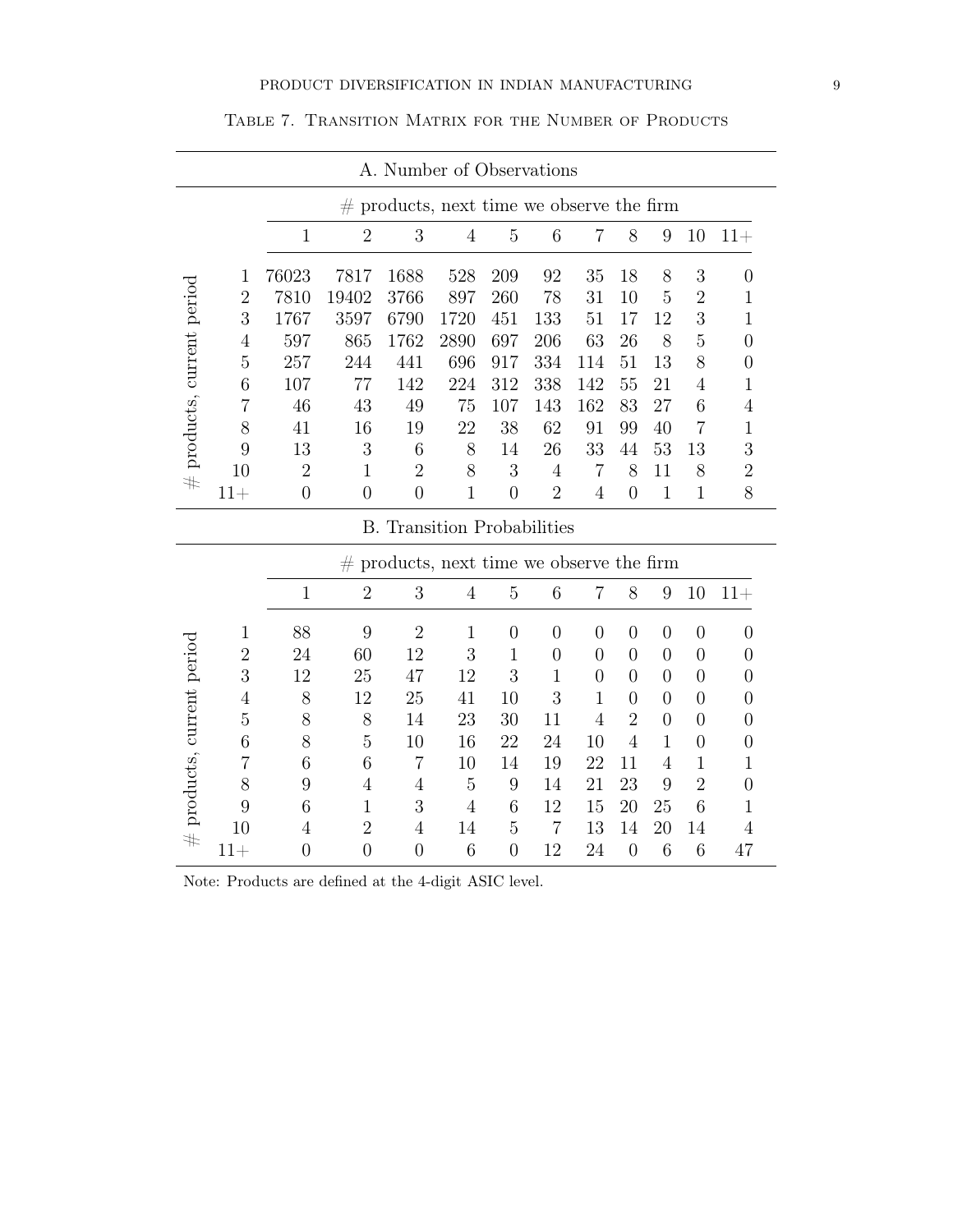3.5. Firms with more sales dispersion are more likely to add products. We now turn to investigating the relationship between the diversification of a firm across product lines and product turnover. We use the specification

<span id="page-10-0"></span>(3.1) 
$$
\text{CHANGE}_{jt} = \beta \text{CONC}_{jt} + \delta \text{NUMPROD}_{jt} + \gamma \text{CTRL}_{jt} + \alpha_j + \alpha_t + \varepsilon_{jt}
$$

The dependent variable  $\text{CHANGE}_{jt}$  either encapsulates product additions or drops, depending on the econometric specification. In the case of product additions, CHANGE<sub>jt</sub> is one if firm j adds a 4-digit product between year t and  $t + 1$  (similarly for product drops). The explanatory variables are as follows:

• CONC<sub>jt</sub> is a Herfindahl-Hirschman concentration index of sales among the set of a firm's products,  $I_{it}$ , defined as

$$
\text{CONC}_{jt} = \sum_{i \in I_{jt}} s_{jit}^2
$$

where  $s_{jit}$  is firm j's share of sales coming from product i. CONC<sub>jt</sub> close to one means that almost all the sales revenue is coming from a single product; if the revenue coming from the different products is equal, the index takes its minimum of  $1/|I_{it}|$  where  $\left|I_{jt}\right|$  is the number of products made by the firm.

- NUMPROD<sub>jt</sub> is a vector of zero-one indicator variables for the number of products (up to 50).
- CTRL<sub>it</sub> is a vector of firm-year specific controls, such as size and age.
- $\alpha_i$  and  $\alpha_t$  are firm and year fixed effects.

By estimating Equation [\(3.1\)](#page-10-0), we are studying the correlation between product turnover and sales concentration, conditional on firm characteristics. While it is true that firms with fewer products will typically have higher concentration of sales as measured by the Herfindahl index  $\text{CONC}_{jt}$ , we are explicitly taking out the effect of the number of products on turnover by including a set product add or drop rates by the current number of firm products. Hence, the coefficient  $\beta$  in equation [\(3.1\)](#page-10-0) is the conditional correlation of concentration and product turnover both within the firm (over time) and within a group of firms that have the same number of products. In order to avoid spurious results due to potential misclassification of products, we only consider product additions and droppings where the rest of the product range remains unchanged ('add only' and 'drop only' in Table [5\)](#page-6-0).

Table [8](#page-11-1) shows the results from estimating equation [\(3.1\)](#page-10-0) using ordinary least squares. With a product drop dummy as a dependent variable, the coefficient of the sales concentration index is positive and statistically significant: a higher concentration of sales is positively correlated with the firm dropping a product. Quantitatively, a one standard deviation increase is associated with a 1.9-3.5% increase in the probability of the firm dropping one or more products. Similarly, with a product addition dummy as the dependent variable (columns 5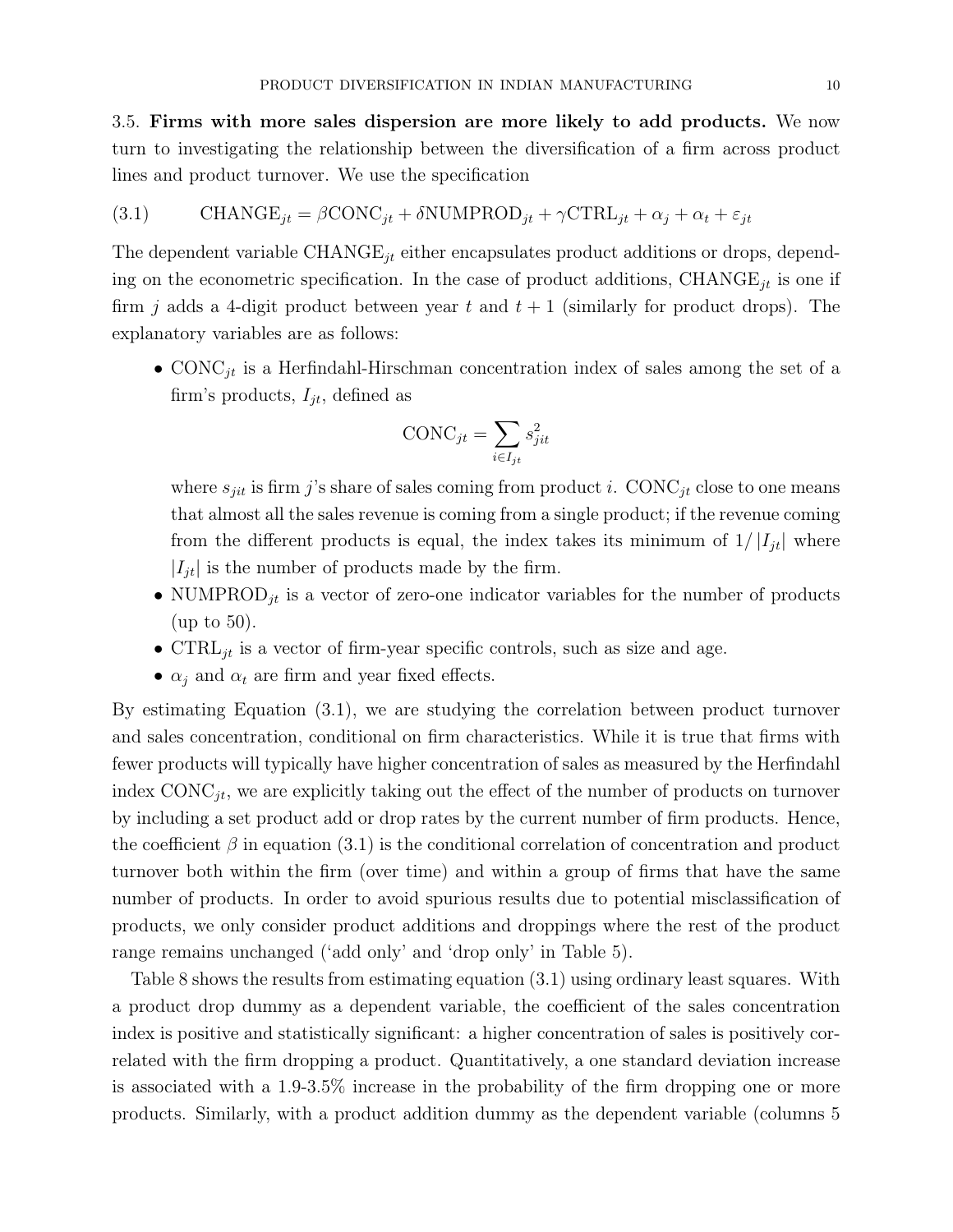and 6 of Table [8\)](#page-11-1), the coefficient of the sales concentration index is negative and significant. Hence, firms that see an increase in their sales concentration index are more likely to drop, and less likely to add a product.

<span id="page-11-1"></span>

|                                            |                             | Dependent variable: Product Drop Indicator |                          |                        |                         | Product Add Indicator   |
|--------------------------------------------|-----------------------------|--------------------------------------------|--------------------------|------------------------|-------------------------|-------------------------|
|                                            | (1)                         | (2)                                        | $\left( 3\right)$        | $\left( 4\right)$      | (5)                     | (6)                     |
| $CONC_{it}$                                | $0.101***$<br>(0.00825)     | $0.114***$<br>(0.0128)                     | $0.166***$<br>(0.0190)   | $0.182***$<br>(0.0323) | $-0.127***$<br>(0.0163) | $-0.114***$<br>(0.0221) |
| Firm Age                                   | $-0.00182**$<br>(0.000689)  | $-0.00438*$<br>(0.00173)                   |                          |                        |                         |                         |
| Log Firm Size                              | $-0.00588***$<br>(0.000739) | $-0.0141***$<br>(0.00178)                  | $-0.0105**$<br>(0.00380) | $-0.0223*$<br>(0.0102) | 0.00353<br>(0.00326)    | 0.0133<br>(0.00694)     |
| $#$ products dummies<br>Year FE<br>Firm FE | yes<br><b>ves</b>           | yes<br><b>ves</b>                          | yes<br>yes<br>yes        | yes<br>yes<br>yes      | yes<br>yes<br>yes       | yes<br>yes<br>yes       |
| Sample                                     | Full                        | Multi-product                              | Full                     | Multi-product          | Full                    | Multi-product           |
| N<br>$R-sq$                                | 66822<br>0.131              | 28283<br>0.012                             | 66822<br>0.664           | 28283<br>0.661         | 66822<br>0.560          | 28283<br>0.515          |

### TABLE 8. CONCENTRATION AND PRODUCT TURNOVER

 $*_p$  < 0.05,  $**_p$  < 0.01 Note: Dependent variable is one if the firm adds a product without dropping one (columns 1-4), or is one if the firm drops a product without adding one (columns 5 and 6).  $CONC_{it}$  is a Herfindahl index of the firm's sales shares. Standard errors (in parentheses) are clustered at the firm level.

### 4. Conclusion

Firms' product scope and turnover are an important component of the organization of economic activity within firms, their microeconomic responses and their contribution to aggregate growth. Our paper has investigated product turnover in a large developing country in which multi-product firms dominate production. While previous work has suggested that product turnover in India have been lower because of its history of licensing constraints, we instead find high product turnover rates that are comparable to the United States in the recent post-liberalization period. Furthermore, we find a key determinant production churning is sales dispersion: firms with less concentrated product lines add more products and drop fewer products, controlling for the number of products. Whether these product dynamic patterns generalize to other settings remains to be seen, but they suggest a rich area of further study for both microeconomic theories of the firm and sources of aggregate growth.

### **REFERENCES**

<span id="page-11-0"></span>BERNARD, A. B., S. J. REDDING, AND P. K. SCHOTT (2010a): "Multiple-Product Firms and Product Switching," American Economic Review, 100, 70–97.